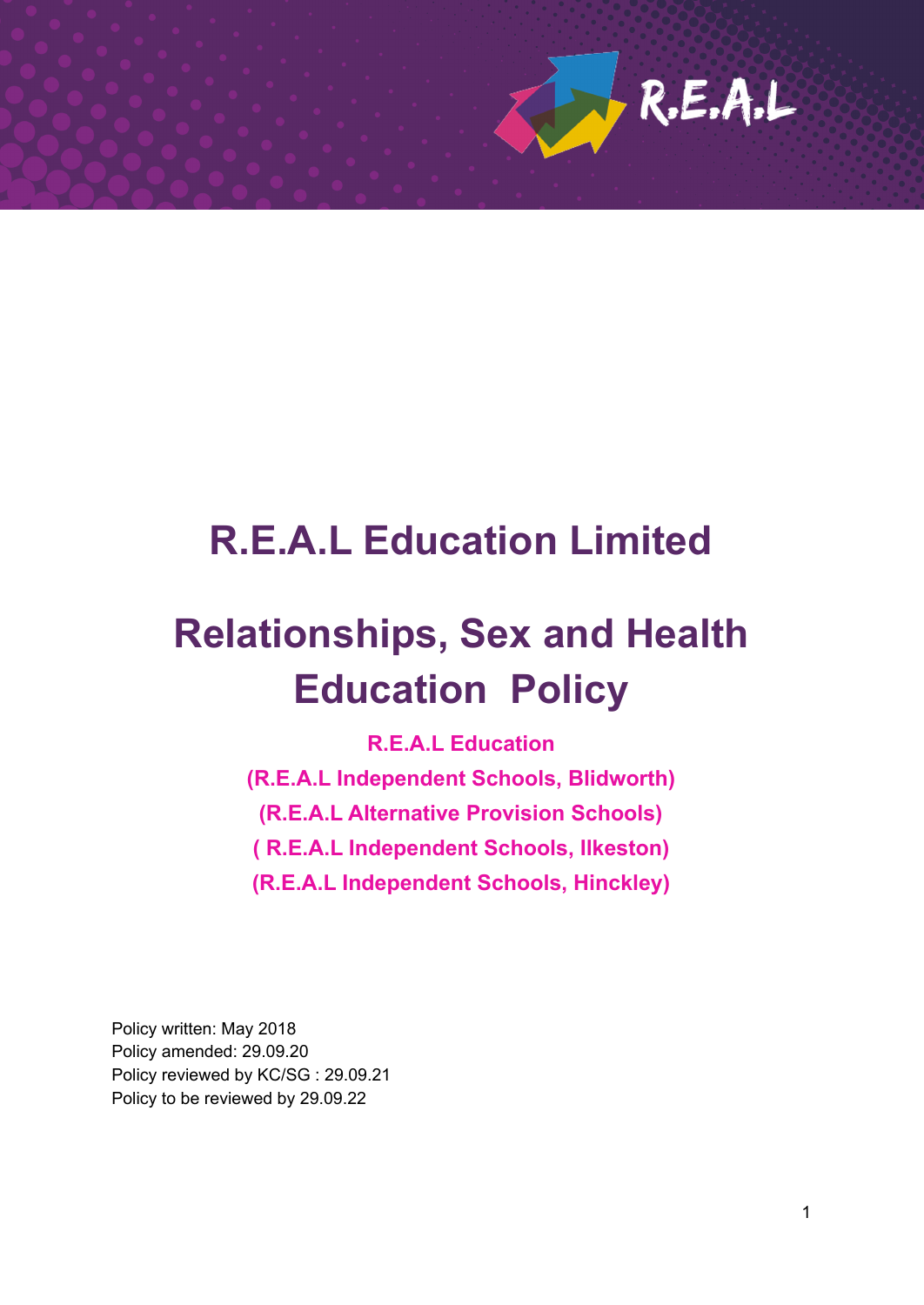

# **Rationale**

R.E.A.L. Education Limited, R.E.A.L. Independent Schools, and R.E.A.L. Alternative Provision Schools will be hereinafter referred to as R.E.A.L. or 'the school'.

R.E.A.L. recognises the entitlement of all learners to receive Relationships and Sex Education and Health Education, which is current, meaningful and relevant. R.E.A.L. promotes and embeds a respect for diversity, encourages a sense of compassion and understanding of others, and a deep respect for human worth and dignity. We recognise and respect every member of the school's culture, religious values and sexual orientation. We also recognise that the advances of modern technology brings with it issues of safeguarding and we are committed to addressing on-line safety in its various forms.

We will ensure that relationship and sex education and health education is accessible for all pupils. Delivery and resources will be differentiated and personalised to meet the needs of those pupils with SEND, in preparation for adulthood and in line with the SEND code of practice.

# **Statutory Guidance and Legislation**

The Relationships Education, Relationships and Sex Education (RSE) and Health Education statutory guidance update (July 2020) and regulations made under sections 34 and 35 of the Children and Social Work Act 2017 make it clear that as of September 2020, the Health Education and Relationships Education for primary age children and the Relationships, Sex and Health Education aspects of PSHE education for secondary age children are now compulsory in all schools.

# **Definition**

The Sex Education Forum define relationships, sex and health education (RSHE) as learning about the emotional, social and physical aspects of growing up, relationships, sex, human sexuality and sexual health. It should equip children and young people with the information, skills and positive values to have safe, fulfilling relationships, to enjoy their sexuality and to take responsibility for their sexual health and well-being.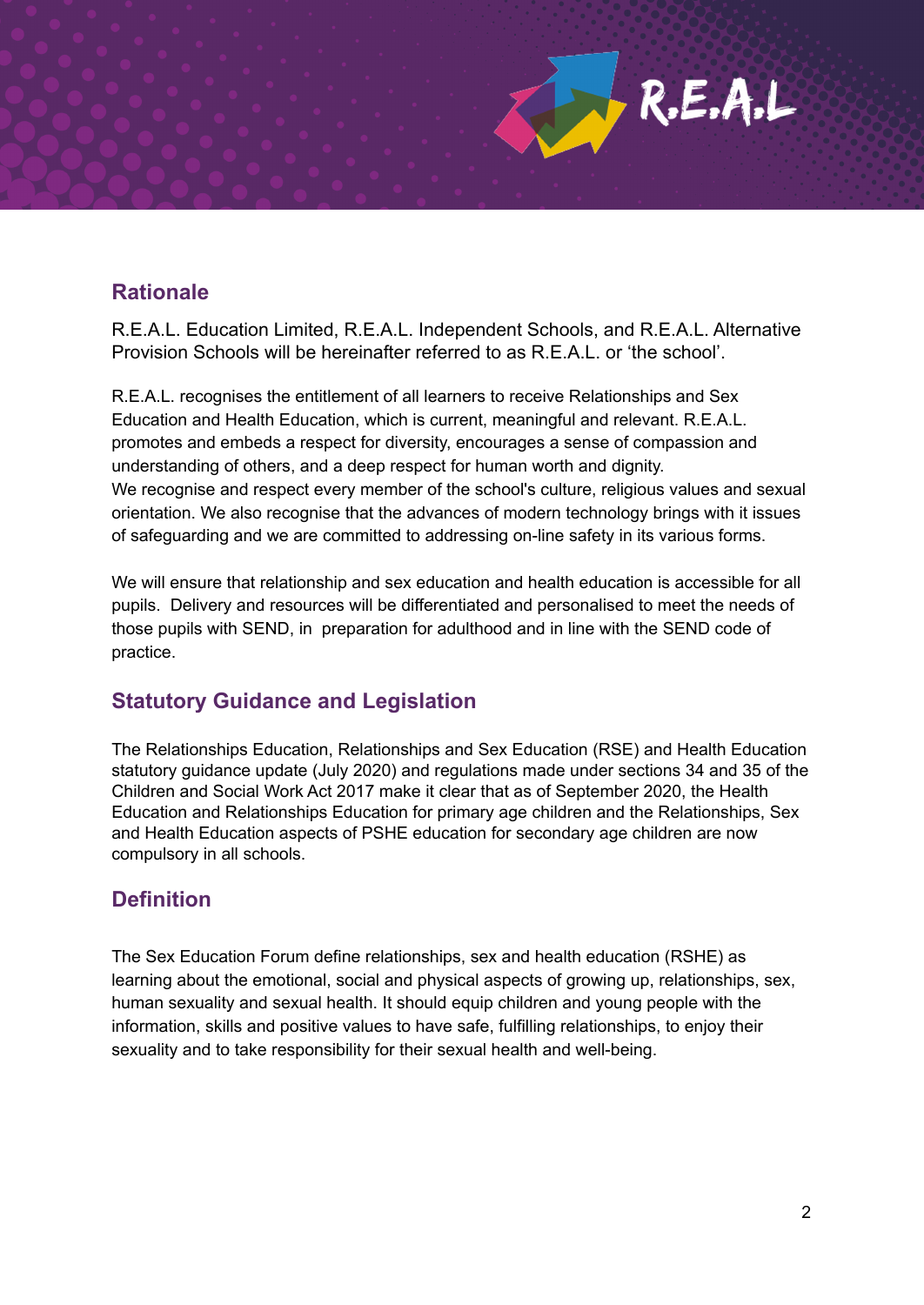

# **Aims**

The aims of relationships education in schools will cover 'Families and People who Care for Me', 'Caring Friendships', 'Respectful Relationships', 'Online Relationships', and 'Being Safe'.

There is widespread agreement that children and young people need to be able to recognise abusive behaviour<sup>1</sup> and to know how to seek help if they are worried about abuse or experience it. The new guidance states that by the end of primary school all children should know: 'how to report concerns or abuse, and the vocabulary and confidence needed to do so'.

R.E.A.L. believes that relationships education should promote equal, safe and enjoyable relationships and be taught in a way which fosters LGBT and gender equality, in line with the Equalities Act 2010. The new guidance is compatible with this.

The aims of Sex Education:

R.E.A.L. will provide a sex education programme tailored to the age and the physical and emotional maturity of the pupils. We determine the content of sex education and believe that sex education should ensure that both boys and girls are prepared for the changes that adolescence brings and – drawing on knowledge of the human life cycle set out in the national curriculum for science - how a baby is conceived and born'.

We will deliver health education as part of our PSHE curriculum. Health education will enable learners to understand puberty, the changing adolescent body, menstrual wellbeing and the menstrual cycle.

Relationships education, health education, science and sex education work together to protect children by ensuring they have knowledge of their bodies, the human life-cycle, emotions, acceptable behaviour and right and wrong.

# **Delivery of the RSHE Curriculum**

R.E.A.L. promotes a whole school approach to the delivery of RSHE.

# **Key Stage 2**

During Key Stage 2 children are interested in the changing nature of friendships, the emotional and physical changes of growing up, similarities and differences between boys

<sup>1</sup> This includes peer on peer abuse, sexual harassment, sexual violence, online abuse and issues of consent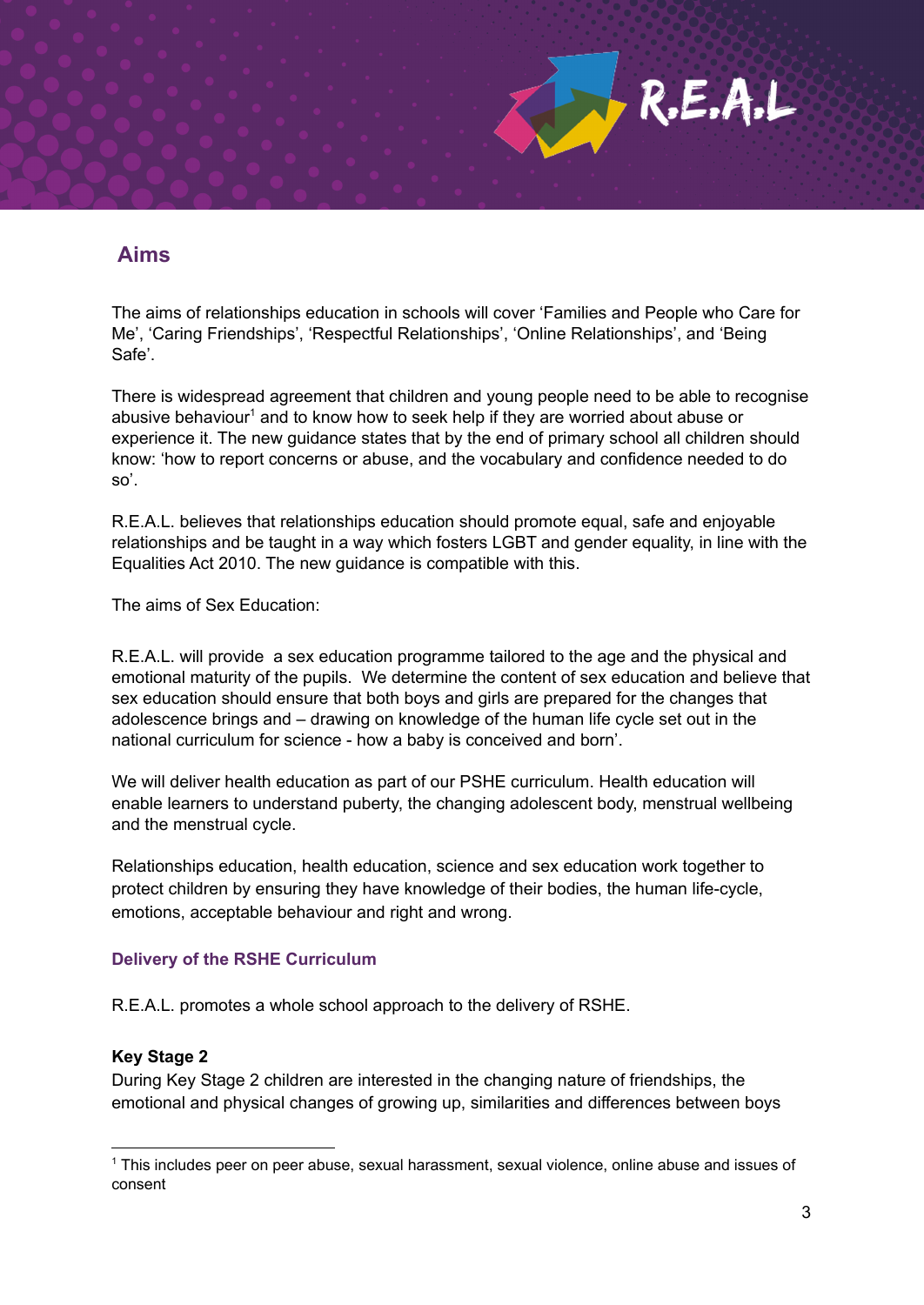

and girls, coping with strong emotions and how babies are made with eggs and sperm. How to look after our bodies and how to be safe and healthy are also important. Towards the end of Key Stage 2 children are beginning to show an interest in knowing about love and the different types of families, they will be curious about puberty and sexual feelings and changing body image. They will need more details about contraception, how babies develop and are born and why families are important for having babies. They will be interested in knowing how people can get diseases including HIV, from sex and how they can be prevented. They will also need to know who they can talk to if they want health, advice and information about puberty and sex.

The curriculum will be delivered through the following themes:

- Relationships
- My Body
- Feelings and Attitudes
- Keeping safe and looking after myself
- People who help me/ getting health and advice
- Lifecycles and human reproduction

# **Key Stage 3**

At Key Stage 3, we will build in the curriculum content at Key Stage 2 as above. At this age, some young people will either be sexually experimental or know friends who are. They will be interested to know what they should expect of a partner and how to talk to them. They will need more information on contraception, sexual health and how to access services. They will want to know about different types of relationships and homophobia. They may want to know about how to cope with strong feelings and how to cope with the pressures to have sex. They will start to ask questions about parenthood and may like to know how they can talk to their own parents or a trusted adult. They will also be interested in other influences on sexual decision making such as the law<sup>2</sup>, issues surrounding consent (and what consent is), different cultures and religious beliefs, pornography, the media and the effects of drugs and alcohol.

The curriculum will be developed through through the following themes:

- Relationships
- Feeling and attitudes
- My body
- Keeping safe and looking after my sexual health

<sup>&</sup>lt;sup>2</sup> Including age appropriate information about youth produced sexual imagery and sharing of nudes and semi-nudes and links to sexual harassment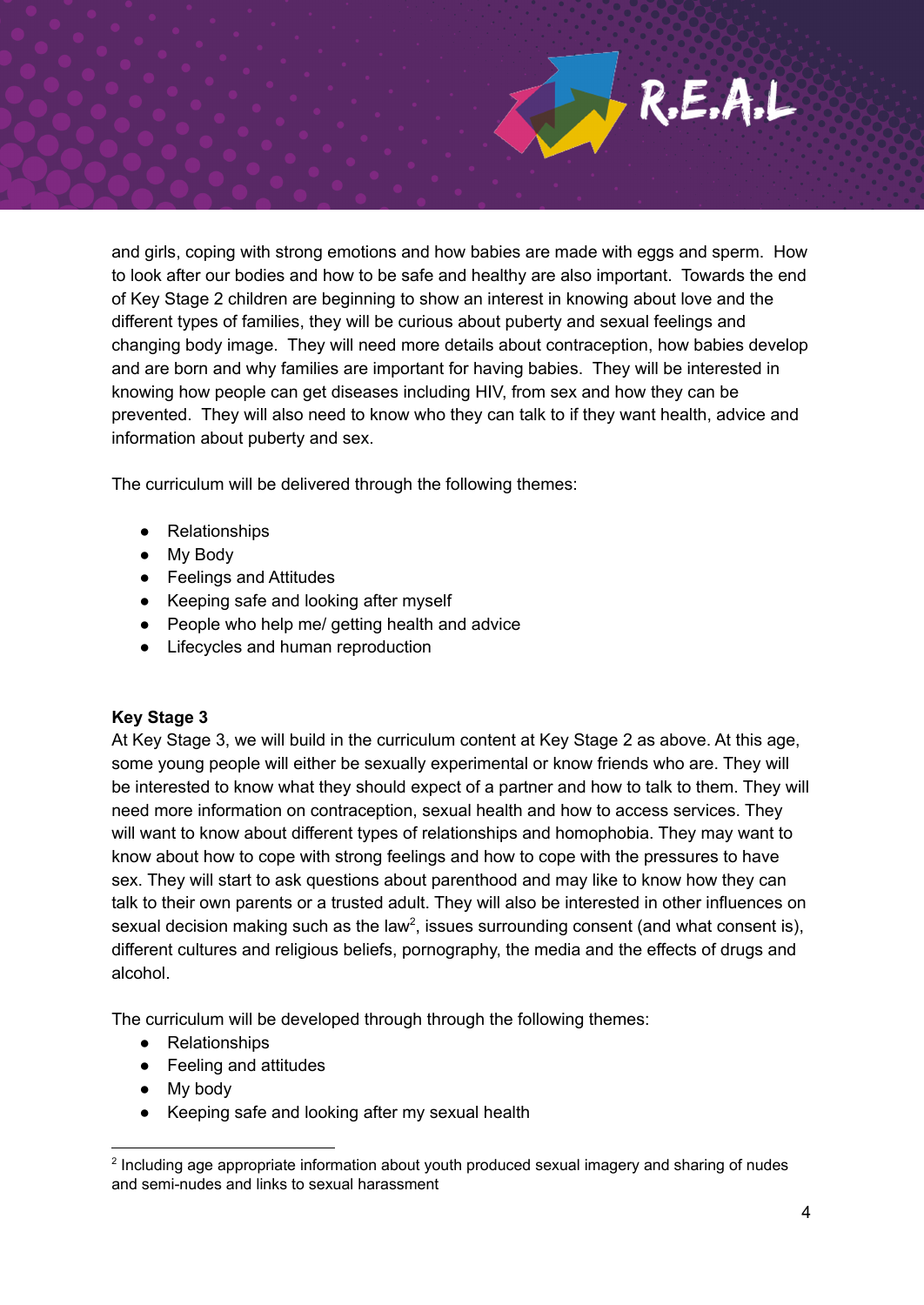

People who can help me / sources of help and advice

## **Key Stage 4**

At this age, some young people will either be sexually experimental or know friends who are. They will be interested to know what they should expect of a partner and how to talk to them. They will need more information on contraception, sexual health and how to access services. They will want to know about different types of relationships and homophobia. They may want to know about how to cope with strong feelings and how to cope with the pressures to have sex. They will start to ask questions about parenthood and may like to know how they can talk to their own parents or a trusted adult. They will also be interested in other influences on sexual decision making such as the law<sup>3</sup>, issues surrounding consent and sexual harassment, different cultures and religious beliefs, pornography, online abuse, the media and the effects of drugs and alcohol.

The curriculum will be developed through the following themes:

- Relationships
- Keeping safe and looking after my sexual health
- Feelings and attitudes
- People who can help me / sources of help and advice

# **Key Stage 5 (Post 16)**

At this age young people are at the legal age of consent and many, but not all, will be in intimate relationships and will be interested to know about the challenges of long-term commitments and the qualities needed for successful loving relationships. They will be interested in what issues can be difficult to talk about in intimate relationships, for example sexual pleasure and contraception and how this can be addressed. They will be interested to know more about being gay, lesbian, bisexual or transgender. Young people at this age will need more information on sexual risk, pregnancy, sexual health, fertility and infertility. They will be keen to discuss gender stereotyping, sexual violence, exploitation, the law<sup>4</sup>, issues of consent and discrimination. Learning about the relationship between self esteem and body image and how to challenge negative messages from peers, the media and society is also important.

The curriculum will be developed through the following themes:

● Relationships

<sup>&</sup>lt;sup>3</sup> Including age appropriate information about youth produced sexual imagery and sharing of nudes and semi-nudes and links to sexual harassment

<sup>&</sup>lt;sup>4</sup> Including age appropriate information about youth produced sexual imagery and sharing of nudes and semi-nudes and links to sexual harassment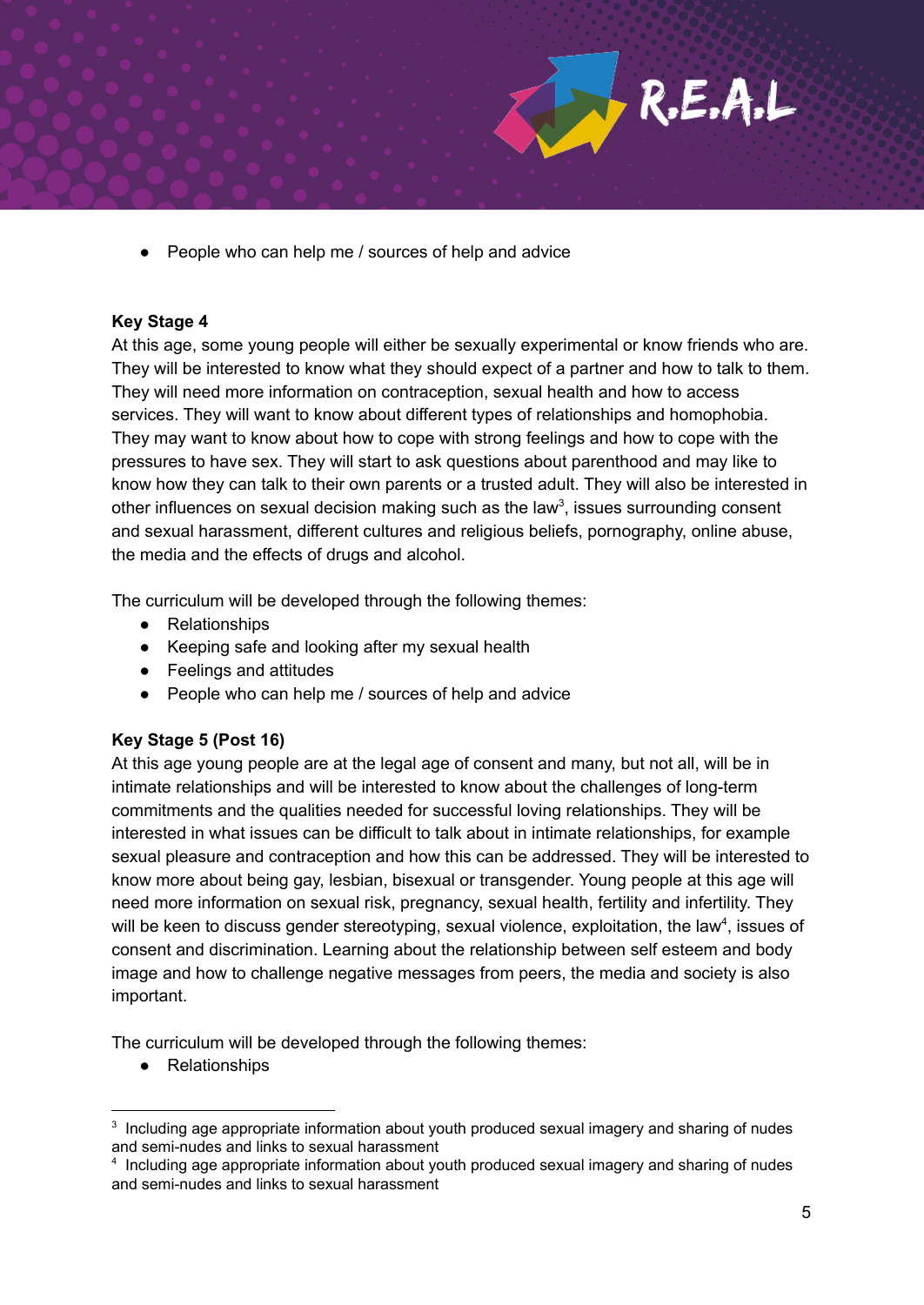

- Influences on behaviour
- Feelings and attitudes
- Keeping safe and looking after my sexual health

RSE and Health Education will be taught primarily within PSHE, Science and Sport lessons. Lessons may be taught as part of a discrete unit or they may be embedded within other subjects such as ICT, English and Religious Education.

R.E.A.L. will offer a flexible approach to delivery where a particular need or concern is identified.

Learners also have regular access, throughout the academic year, to workshops and RSE and Health Education lessons taught by external organisations promoting positive sexual health and relationships. Previously this has included organisations such as Pintsize Theatre Company and Sexions Service.

Learners will also be signposted to appropriate support and services when required this may include internal and external counselling services, local sexual health services and school nurse.

Where appropriate pupils will have the opportunity to explore relationships and sex education through accredited pathways including such as Aim Awards.

# **Partnerships with parents and carers**

R.E.A. L. recognises that parents and carers are crucial to the success of the RSHE programme and is committed to providing information about what is provided and accessible opportunities to comment on policy and practice.

Parents will retain the right to withdraw their child from sex education at primary and secondary school. A change brought in by the new guidance is that young people can opt into sex education from 3 terms before their 16th birthday. Parents will not have the option to withdraw their children from relationships education or health education. Schools are advised to keep a record of the process of dialogue with parents relating to requests to withdraw from sex education. If you wish to withdraw your child from sex education please speak to your Learning Manager.

Parents should also be aware that, for learners aged 13 - 19, R.E.A.L. offers access to the C-Card Scheme. The C-card scheme is a service where young people can access confidential sexual health advice and have free access to condoms. During the registration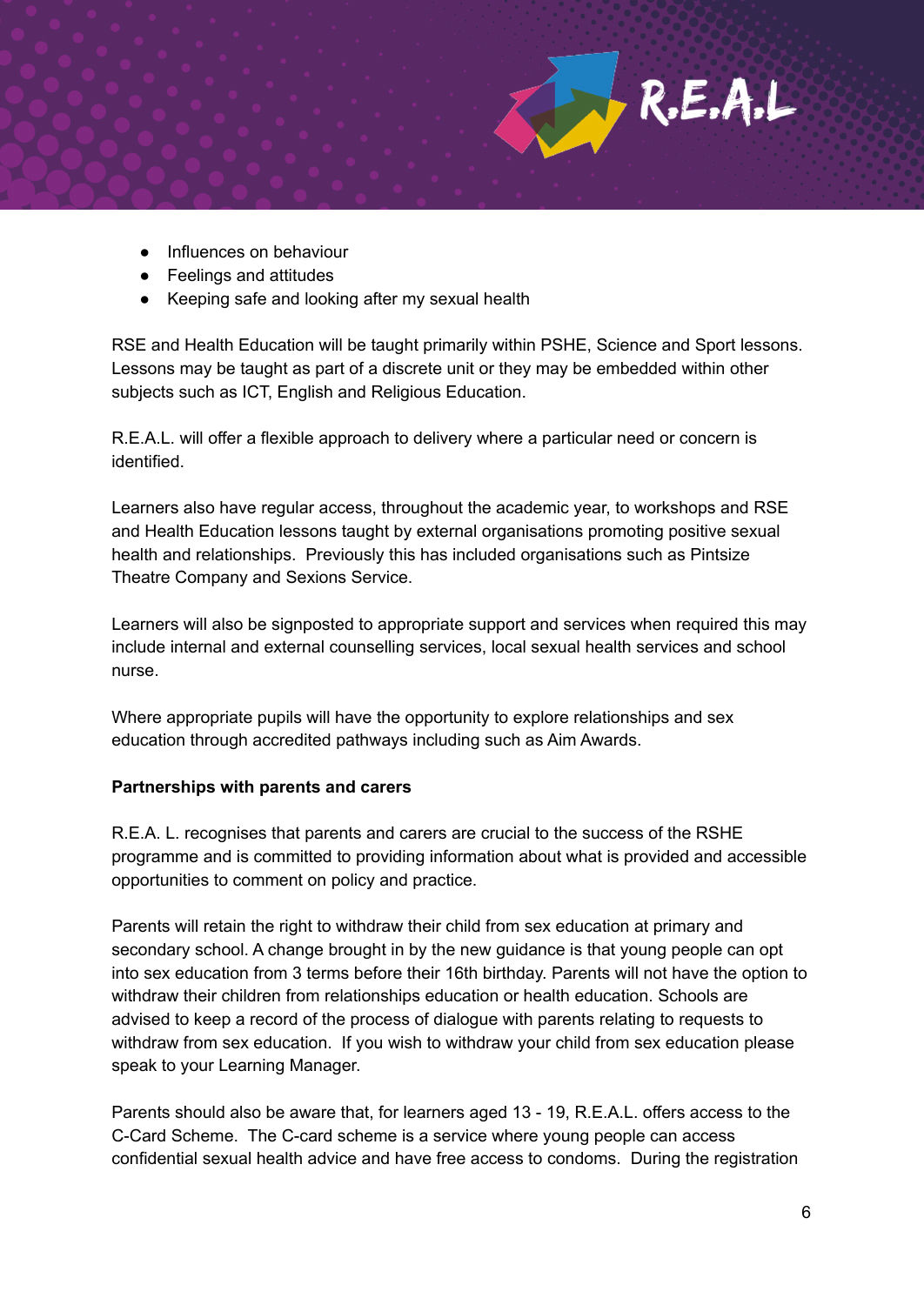

learners will have access to information and advice around the proper use of condoms, sexually transmitted infections, unplanned pregnancy and signposting to other services. Staff have been trained and actively promote the delay of sexual activity, particularly when under the age of 16. 5

# **Confidentiality, safeguarding and child protection**

Everyone involved in RSHE will be clear about the boundaries of their legal and professional roles and responsibilities. Teachers will discuss confidentiality with learners through the development of a group agreement at the start of lessons, making it clear that teachers cannot offer unconditional confidentiality and will report concerns or suspicions to the Designated Safeguarding Lead as outlined in the safeguarding policy.

## **Assessing, recording, reporting and monitoring pupils' progress**

We will ensure that assessment opportunities are built into the RSHE programme and that RSHE is assessed on skills and attributes as well as knowledge. Regular opportunities will be provided to enable learners to reflect on their work and learning.

Learner progress will be tracked by an individual's learning manager and will link with the schools' tracking of PSHE.

We will ensure that parents and carers are provided with feedback and information about pupils' learning in RSE.

The curriculum will be quality assured in a variety of ways including learning walks, safeguarding drop ins, lesson observations, planning and work scrutinies. This will be done as part of the schools' ongoing QA cycle by the SLT and PSHE Lead.

# **Roles and responsibilities**

### **Learners**

Learners are expected to participate at their own level of engagement in SRE and, when discussing issues related to SRE, treat others with respect and sensitivity.

Alternative work, which focuses on values and self esteem will be given to pupils who are withdrawn from SRF

#### **Delivery staff are responsible for**:

Delivering RSE and health education in a sensitive way

<sup>&</sup>lt;sup>5</sup> R.E.A.L recognise the age of consent is 16 and other sexual activity before this age may require further risk assessments and potential referrals for statutory and support services.